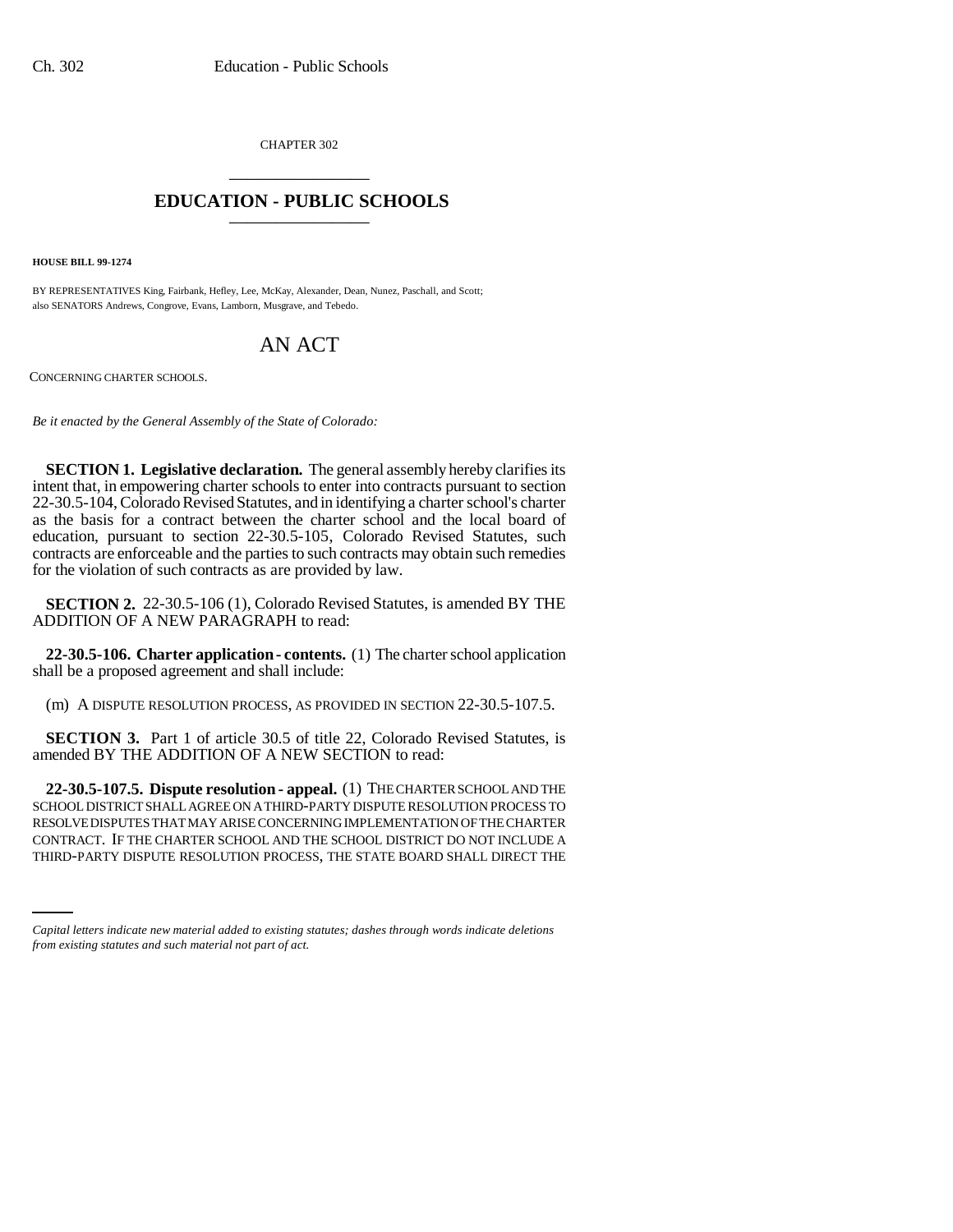DEPARTMENT OF EDUCATION TO PROVIDE DISPUTE RESOLUTION SERVICES AT THE REQUEST OF THE CHARTER SCHOOL OR THE SCHOOL DISTRICT. THE CHARTER SCHOOL AND THE SCHOOL DISTRICT SHALL EACH BE RESPONSIBLE FOR PAYING ONE-HALF OF THE REASONABLE COSTS INCURRED BY THE DEPARTMENT OF EDUCATION IN PROVIDING SUCH DISPUTE RESOLUTION SERVICES. THE STATE BOARD SHALL ESTABLISH THE AMOUNT OF SUCH REASONABLE COSTS BY RULE.

(2) IF EITHER THE CHARTER SCHOOL OR THE SCHOOL DISTRICT FAILS OR REFUSES TO PARTICIPATE IN A DISPUTE RESOLUTION PROCESS OR FAILS OR REFUSES TO COMPLY WITH THE DECISION REACHED AS A RESULT OF THE DISPUTE RESOLUTION PROCESS, SUCH FAILURE OR REFUSAL SHALL CONSTITUTE AN ALLEGED UNILATERAL IMPOSITION OF CONDITIONS THAT MAY BE APPEALED TO THE STATE BOARD PURSUANT TO SECTION 22-30.5-108 (3).

**SECTION 4.** 22-30.5-106, Colorado Revised Statutes, is amended BY THE ADDITION OF A NEW SUBSECTION to read:

**22-30.5-106. Charter application - contents.** (3) A CHARTER APPLICANT IS NOT REQUIRED TO PROVIDE PERSONAL IDENTIFYING INFORMATION CONCERNING ANY PARENT, TEACHER, OR PROSPECTIVE PUPIL PRIOR TO THE TIME THAT THE CHARTER IS APPROVED AND EITHER THE CHARTER SCHOOL ACTUALLY EMPLOYS THE TEACHER OR THE PUPIL ACTUALLY ENROLLS IN THE CHARTER SCHOOL, WHICHEVER IS APPLICABLE. A CHARTER SCHOOL APPLICANT SHALL PROVIDE, UPON REQUEST OF THE SCHOOL DISTRICT, AGGREGATE INFORMATION CONCERNING THE GRADE LEVELS AND SCHOOLS IN WHICH PROSPECTIVE PUPILS ARE ENROLLED.

**SECTION 5.** 22-30.5-104 (7) (b), Colorado Revised Statutes, is amended to read:

**22-30.5-104. Charter school - requirements - authority.** (7) (b) A charter school may negotiate and contract with a school district, the governing body of a state college or university, or any third party for the use of a school building and grounds, the operation and maintenance thereof, and the provision of any service, activity, or undertaking which THAT the charter school is required to perform in order to carry out the educational program described in its charter. Any services for which a charter school contracts with a school district shall be provided by the district at cost. THE CHARTER SCHOOL SHALL HAVE STANDING TO SUE AND BE SUED IN ITS OWN NAME FOR THE ENFORCEMENT OF ANY CONTRACT CREATED PURSUANT TO THIS PARAGRAPH (b).

**SECTION 6.** 22-30.5-109, Colorado Revised Statutes, is amended BY THE ADDITION OF A NEW SUBSECTION to read:

**22-30.5-109. Charter schools - restrictions - establishment - number.** (6) A SCHOOL DISTRICT SHALL NOT DISCRIMINATE AGAINST A CHARTER SCHOOL IN PUBLICIZING THE DISTRICT'S EDUCATIONAL OPTIONS THROUGH ADVERTISING, DIRECT MAIL, AVAILABILITY OF MAILING LISTS, OR OTHER INFORMATIONAL ACTIVITIES, PROVIDED THAT THE CHARTER SCHOOL PAYS FOR ITS SHARE OF SUCH PUBLICITY AT COST.

**SECTION 7.** 22-30.5-112, Colorado Revised Statutes, is amended BY THE ADDITION OF A NEW SUBSECTION to read: